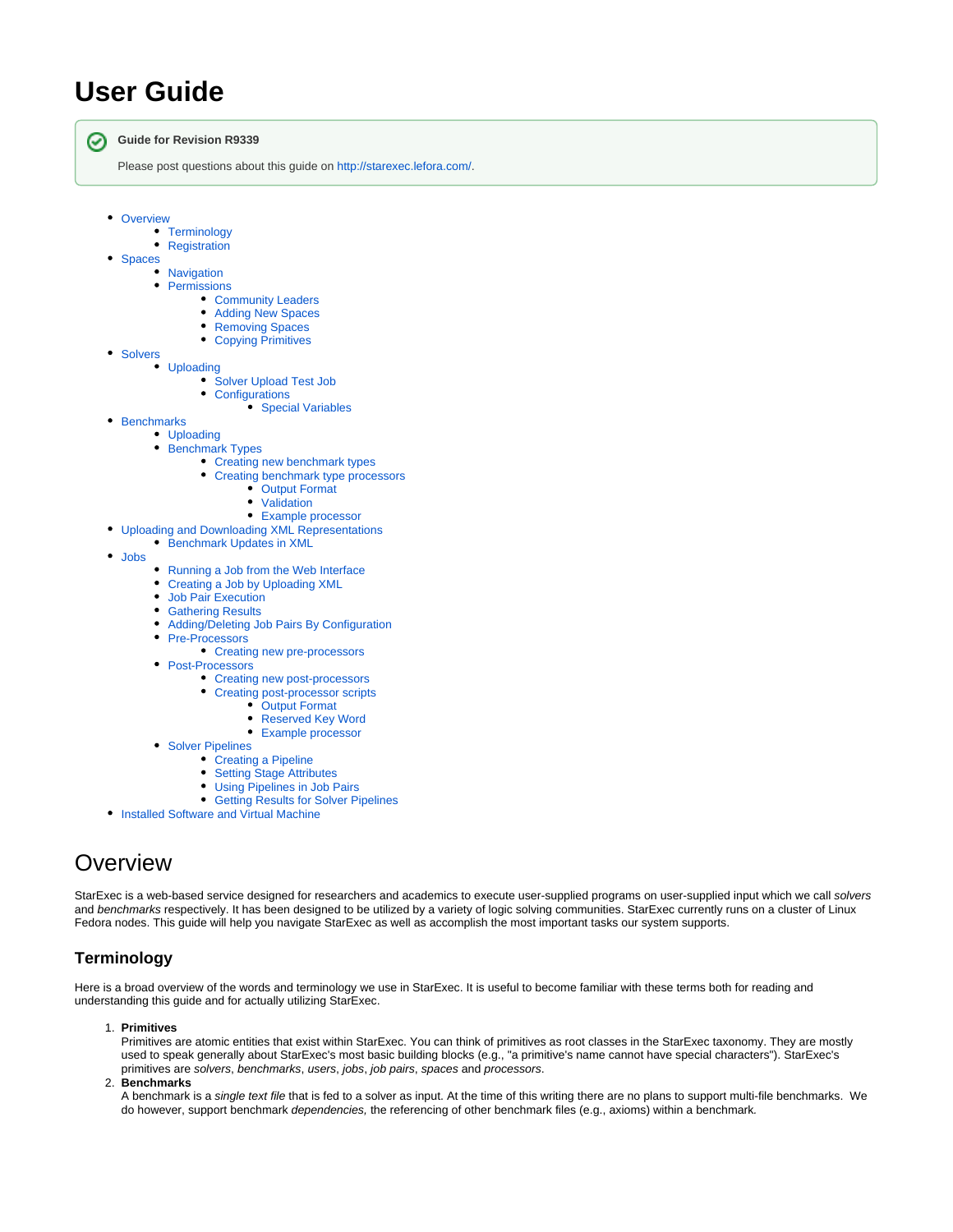### 3. **Solver**

Solvers are programs that take in a benchmark and produce a textual output. Solvers can be uploaded as a group of files and folders, as opposed to a single executable.

#### 4. **Configuration**

A configuration is a single script that tells StarExec how to execute a solver. These are also known as run scripts or solver configurations. Each solver can have one or more run scripts, which allows the users to run the same solver with different flags and settings. Scripts can be written in a number of scripting languages available by default on Linux distributions (such as Bash, Perl, Python, and so on).

#### 5. **Job**

A job is a collection of (solver configuration, benchmark) pairs. It is basically a wrapper that contains the set of solver to benchmark mappings to be executed, or that were executed.

6. **Job Pair**

A job pair consists of a solver configuration and a benchmark as mentioned above. Job pairs are atomic execution units and are associated to such information as results, CPU time, run time, etc.

#### 7. **Processors**

Processors are programs, uploadable only by community leaders, that take textual input and produce textual output at certain stages in the iob execution pipeline. All processors to be uploaded must be contained in an file archive containing a top-level executable (a script or a binary) called process; top-level means it is not inside a directory other than "." in the archive. The process program is invoked from that same toplevel directory and is free to invoke other programs contained in the archive, using a relative path within the archive. There are 3 types of processors:

- a. **Benchmark Processor**: A program invoked when uploading benchmarks (or possibly also afterwards) that takes a benchmark file name as its sole command-line argument, and produces a special attribute file which contains custom benchmark attributes.
- b. **Pre-Processor**: A program invoked when running a job, which takes a benchmark file name as its sole command-line argument and emits to stdout an alternate form of the benchmark to hand directly to the solver to solve.
- c. **Post-Processor**: A program that takes the name of a file containing the output of a job pair as its first command-line argument, and the path to the benchmark as its second command-line argument, and produces a special attribute file which StarExec uses to store custom job attributes.

#### 8. **User**

A user is a registered and verified person who belongs to at least one community and is therefore endorsed within the system by a community leader.

#### 9. **Space**

A space is a collection of solvers, benchmarks, jobs, users and other spaces. Spaces are similar to folders in a filesystem and are the means by which items within StarExec are organized and protected via permissions.

#### 10. **Community**

A community is an officially endorsed logic solving group within StarExec (e.g. Confluence, SAT, QBF, SMT, TPTP). Communities have an official community space to which all their members belong.

## 11. **Community Leader**

A community leader is a user appointed by a StarExec administrator (or other community leaders) that has special privileges and responsibilities in managing the space of a community.

#### 12. **Space Explorer**

The space explorer (depicted below) is the main component of StarExec's web interface. It lets a user navigate spaces and perform most of the StarExec user functions by click, drag and drop operations, similarly to a GUI explorer for file systems.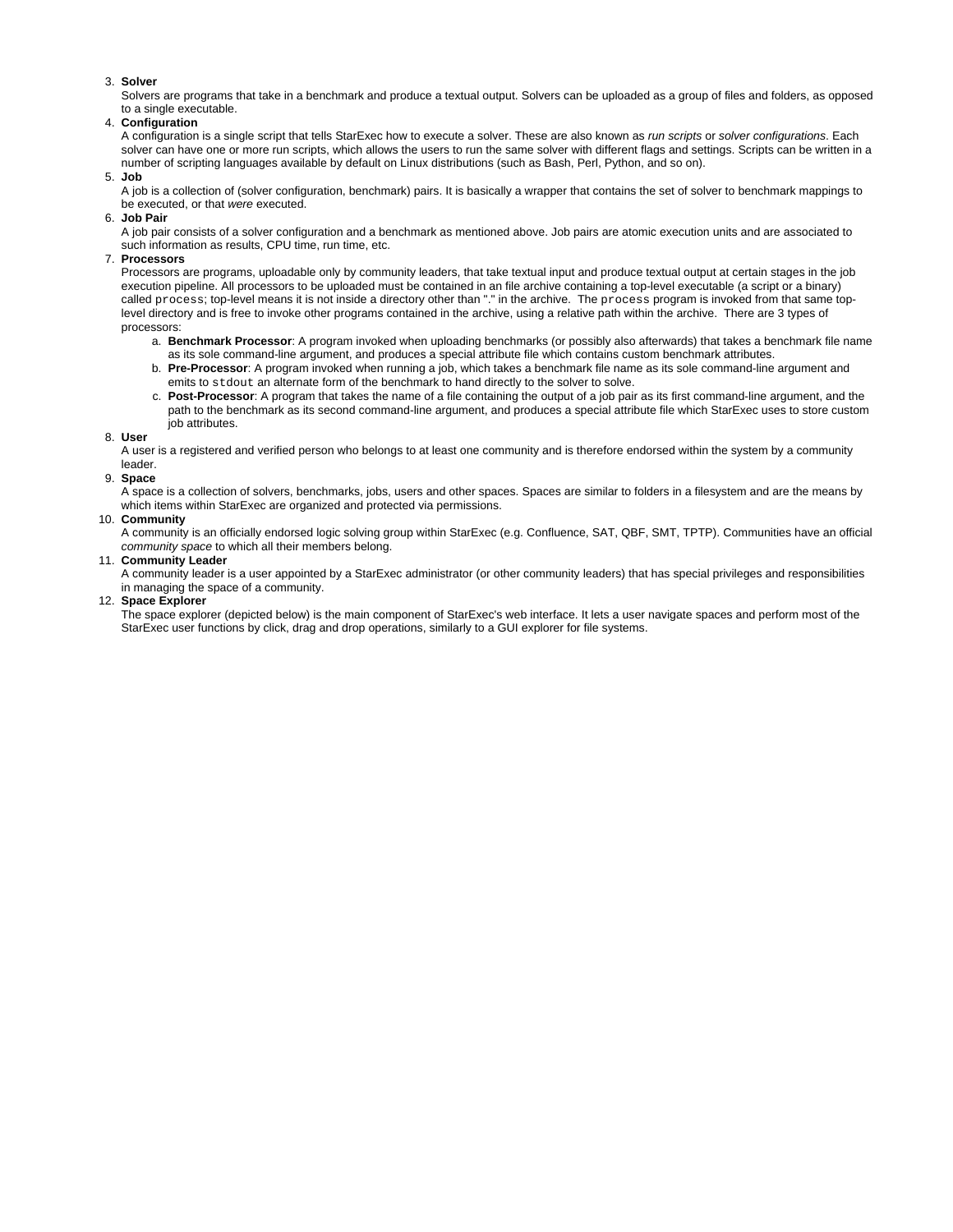| <b>StarExec</b>                                                                                                                                                                                                                                                                                                                                                                                                       |                                                                                                                                                                                                                                                              | help                                                | account                                                                                                                                                                                                                               | spaces                             | cluster |
|-----------------------------------------------------------------------------------------------------------------------------------------------------------------------------------------------------------------------------------------------------------------------------------------------------------------------------------------------------------------------------------------------------------------------|--------------------------------------------------------------------------------------------------------------------------------------------------------------------------------------------------------------------------------------------------------------|-----------------------------------------------------|---------------------------------------------------------------------------------------------------------------------------------------------------------------------------------------------------------------------------------------|------------------------------------|---------|
| space explorer                                                                                                                                                                                                                                                                                                                                                                                                        |                                                                                                                                                                                                                                                              |                                                     |                                                                                                                                                                                                                                       |                                    |         |
| spaces<br>≣root<br>▶ <b>Sconfluence</b><br>⊁ <sup>B</sup> SAT<br><b>SSMT</b><br>→ ■ aaron_stump<br>▶ <b>B</b> andrew_reynolds<br>$\equiv$ cesare_tinelli<br>▶ <b>B</b> Competitions and evalu<br>▶ B daniel_le berre<br>▶ <sup>B</sup> juergen_christ<br><b>≡</b> nikolaj_bjorner<br><b>ENYU Acsys</b><br>SMT-LIB benchmarks<br>BMarch 7 2013<br>› StarExec Workshop 2011<br><b>Sermination</b><br>٠<br>$\cdot$ STPTP | <b>SMT-LIB benchmarks</b><br>The SMT-LIB collection of benchmarks.<br>$id = 239$<br>$0$ jobs $(+)$<br>$0$ solvers $(+)$<br>0 benchmarks (+)<br>14 users $(+)$<br>1 subspaces (-)<br>name<br>March 7 2013 &<br>show<br>10 <sup>10</sup><br>entries<br>actions | yet.<br>$\leftarrow$<br>showing 1 to 1 of 1 entries | description<br>This is the SMT-LIB benchmark library, pulled<br>from SMT-EXEC in early 2013. It does not<br>incorporate some new benchmarks that<br>were used for SMT-COMP 2012, but which<br>were not added to the benchmark library | filter:                            | е<br>÷  |
|                                                                                                                                                                                                                                                                                                                                                                                                                       | download space xml +<br>process benchmarks <sup>a</sup>                                                                                                                                                                                                      |                                                     | download space +                                                                                                                                                                                                                      |                                    |         |
|                                                                                                                                                                                                                                                                                                                                                                                                                       |                                                                                                                                                                                                                                                              |                                                     |                                                                                                                                                                                                                                       |                                    |         |
| public user   logout   <b>about</b>   help   StarExec Command                                                                                                                                                                                                                                                                                                                                                         |                                                                                                                                                                                                                                                              |                                                     |                                                                                                                                                                                                                                       | © 2012-2014 the university of iowo |         |

## <span id="page-2-0"></span>**Registration**

Registration can be started [here .](http://starexec.cs.uiowa.edu/starexec/public/registration.jsp) You will receive an email from noreply@divms.uiowa.edu when your registration is complete in order to verify your email address. After your email address is verified, all leaders of the community which you registered for will be sent an email request. They will have the choice to either accept your request to joint their community or not. Once you are accepted in a community you will be able to log in to StarExec and access that community space. If you are rejected, you will need to re-register. You can join other communities once you are registered to one.

The registration process allows you only join existing communities. If you would like to create a new community, please contact a StarExec administrator directly.

# <span id="page-2-1"></span>Spaces

## <span id="page-2-2"></span>**Navigation**

You can navigate to spaces via the space explorer. At the main StarExec menu up top, hover over the Spaces menu item and select Explore from the submenu. By default you will be viewing the root space (if this is your first time visiting the space explorer).

The root space is the overall container which holds all communities and all other spaces. To see all communities you are a part of, expand all spaces under root by clicking the little tick in the lower left corner of root. This is the same way you can quickly see any subspaces of a space.

Once you have found the space you want to navigate into, simply click its name, and its details will be populated in the details panel to the right.

You can expand each item in the details panel to get more information. Click the title (e.g., 1 Jobs  $(+)$ ) to show the jobs that exist in that space. Clicking the title again will hide the table below it.

In each table, there will be references to other primitives that you can click to get more information about. These will be denoted by the following "external link" icon:  $\Box$  $\Box$ . Click on the item to be taken to its details page.

# <span id="page-2-3"></span>**Permissions**

Each user has a set of permissions for each space they have access to. They are as follows: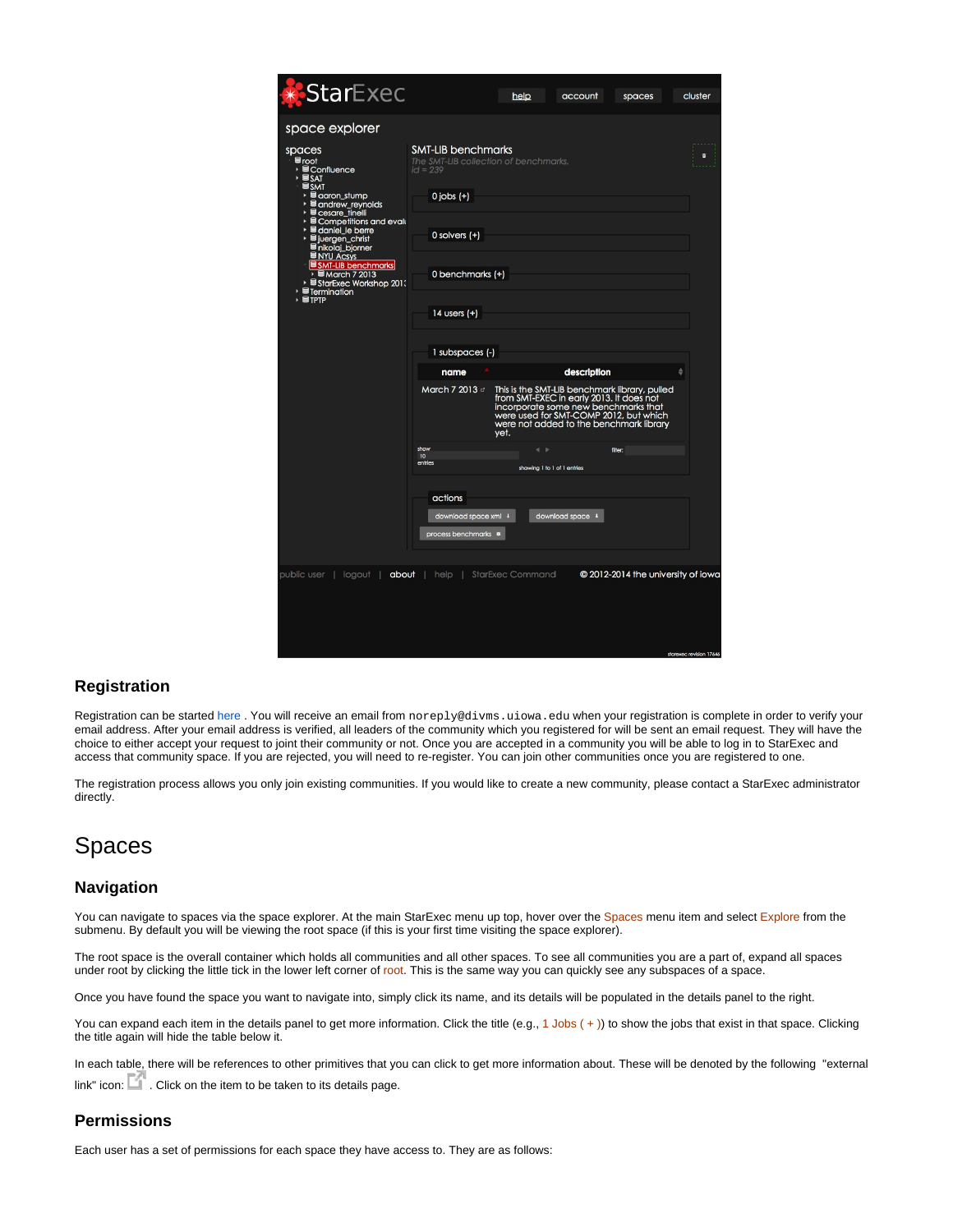|                  | Add                                                          | Remove                                                         |
|------------------|--------------------------------------------------------------|----------------------------------------------------------------|
| Space            | Can the user create new spaces within the given space?       | Can the user remove any spaces within the given space?         |
| Job              | Can the user create new jobs in the given space?             | Can the user remove jobs from the given space?                 |
| User             | Can the user bring new users into the given space?           | Can the user remove existing non-leaders from the given space? |
| <b>Benchmark</b> | Can the user upload or copy benchmarks into the given space? | Can the user remove benchmarks from the given space?           |
| Solver           | Can the user upload or copy solvers into the given space?    | Can the user remove solvers from the given space?              |

**Space leader**: In addition to the permissions defined above, a user can be a space leader. This gives him or her all the permissions above by default. Space leaders can also set the space's default permissions (see below) or remove the space. The creator of a space is that space's leader by default. Space leaders are designated by other space leaders and **can not be removed by fellow leaders, not even the original creator of the space**. A leader can change non-leaders' permissions by modifying them in the tool tip that appears when the mouse hovers over a user in the user table on the space explorer page.

**Default permissions**: Each space has a default set of permissions defined by the community leader which is assigned to any new user that joins the space. This permission set is defined when the space is created.

Locked space: When a space is created it can be designated as *locked or unlocked*. If a space is locked no one can copy items out of that space. This is useful if one does not want information spreading outside of one's space.

## <span id="page-3-0"></span>**Community Leaders**

A space that is a direct descendant of the root space it is considered a community space. Leaders of these spaces have special privileges. They can let new users into StarExec by approving their registration request. They can also upload new processors for their communities (although these processors are available globally across all communities). They also have all the privileges of a regular space leader on their community. Community leaders are appointed by StarExec administrators or other existing community leaders.

## <span id="page-3-1"></span>**Adding New Spaces**

To create a new space you must have the add space permission within an existing space. To add a subspace within a space, navigate to the space in the space explorer and click the add subspace button in the actions field set at the bottom of the details panel. Fill out the create space form and click create. You will be redirected back to the space explorer so you can see your new space.

### <span id="page-3-2"></span>**Removing Spaces**

You must have the remove space permission to remove a subspace from a space. Navigate to the space in the space explorer and click the space(s) to remove in the subspaces field set. Then drag the space to the trash can icon that appears in the upper right.

## <span id="page-3-3"></span>**Copying Primitives**

Primitives (users, solvers, benchmarks and jobs) can be copied from one space into another. This is useful if you want to collaborate or share data within StarExec. There are two prerequisites to copying items from space to space.

- 1. The space you are copying from, the source space, cannot be locked.
- 2. You must have the appropriate add permissions in the space you are copying to, the target space.

To copy an item from one space to another, navigate to the source space within the space explorer. In the right-hand panel that lists the primitives in the space (jobs, solvers, benchmarks, etc.) expand the table that contains the item(s) you want to copy. Select one or more rows in that table (the row's background color will change to indicate it is selected). Now click and drag your mouse from one of the selected rows. The space list in the left panel should expand and indicate where you can drop the items to copy. Drop the items in your target space. You will be asked to confirm, and you will get a popup if the operation was successful or not. For solvers and users, you will be given the option to copy to the entire space hierarchy rooted at your target space.

# <span id="page-3-4"></span>Solvers

Solvers are programs that take in a benchmark and produce a textual output. Solvers can be a group of files and folders.

## <span id="page-3-5"></span>**Uploading**

Solvers must be uploaded in one of the following archive formats: tar, tar.gz, .tgz, and zip. Your solver can contain any collection of folders and files you desire, however you must define at least one run script (aka configuration).

StarExec runs Red Hat Enterprise Linux (currently RHEL7), which tends to be more conservative about package versions than the Linux you might be running on your own machines. So you may find that you need to upload a statically linked executable, in order to avoid version compatibility issues.

An unbuilt solver may be uploaded and compiled by StarExec. Simply upload the solver source with a script that contains necessary steps to build the solver titled "starexec\_build" in the top level directory of the compressed file. StarExec will detect this script and automatically build the solver. Please ensure that any desired configurations are still included in the /bin folder in the top level directory as you would with any precompiled solver. To see the output of the compilation, please refer to the "see build info" button, in the "actions" drop down on the solver details page for the solver in question, which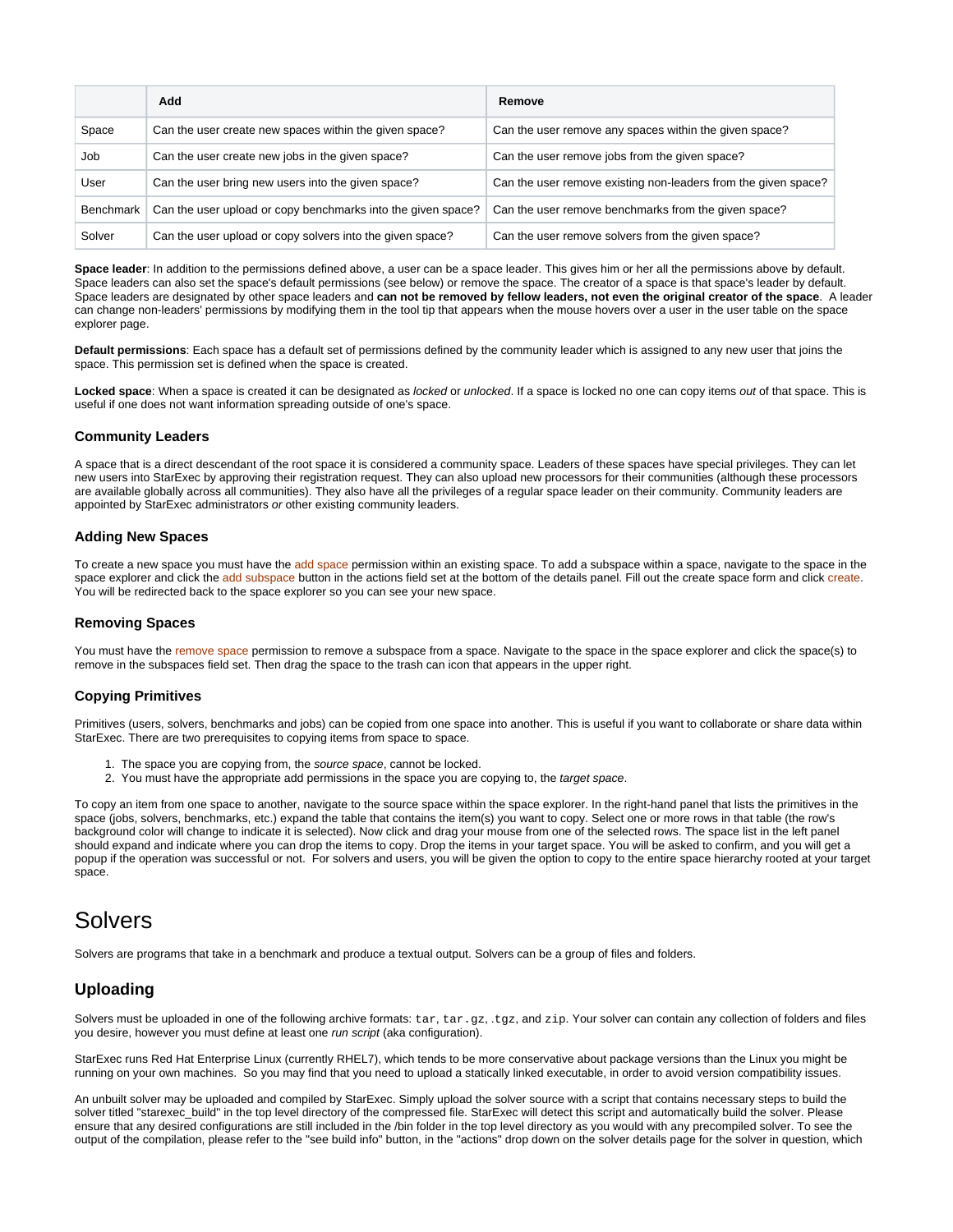<span id="page-4-0"></span>is available once the compilation has finished. Also please note that a helper configuration and benchmark are created when StarExec begins to compile the solver, however they are automatically removed once the job has finished. As with pre-compiled solvers it may be best to compile statically linked executables, and if problems persist with building the solvers it may be worthwhile to look into our provided [StarExec virtual machine](https://wiki.uiowa.edu/display/stardev/User+Guide#UserGuide-InstalledSoftwareandVirtualMachine) to investigate any problem with compilation that may be occurring.

### **Solver Upload Test Job**

You can choose to run a "test job" when uploading a solver by selecting the "test job" option and choosing a community. A job will be created with a single job pair containing your uploaded solver and the default benchmark for the selected community.

### <span id="page-4-1"></span>**Configurations**

A configuration is a script that begins with a special prefix starexec\_run\_ that tells StarExec how to execute your solver. You must place your configurations in a special folder so StarExec knows where to find them. StarExec will look in a /bin folder in the **top level directory** of the archive you upload. The /bin folder will also be your working directory at the job's run time.

Anything after the underscore is treated as the configuration's name within StarExec. For example if you have two configuration files starexec\_run\_defau lt and starexec\_run\_OtherConfig then your solver will list two configurations in StarExec called default and OtherConfig.

The run script is executed by StarExec from within the bin directory, so your script should call your solver relative to that directory. Here is an example run script below that calls Z3 which is included alongside the run script in the bin folder:



 $.7z3 - smt2 S1$ 

All configurations must exist in a bin folder in the top level directory of the archive you upload. Λ

Your solver should be uploaded with at least one configuration, and the system will issue a warning if no configurations are found.

It is a common mistake to zip up everything in an wrapper folder but that will lead to a rejected solver. For example, if you are uploading the CVC4 solver, its archive should have a bin/starexec\_run\_default file and **NOT** cvc4/bin/starexec\_run\_default where cvc4 is the wrapper folder.

### <span id="page-4-2"></span>Special Variables

As you can see in the script above, \$1 is a special environment variable whose value is passed to your run script when it is executed. Here is a list of arguments and environment variables your script can utilize (more will be added in the future).

| Variable                                  | Value                                                                                                                                                                                                                                                                                                                                                                                                                                          |
|-------------------------------------------|------------------------------------------------------------------------------------------------------------------------------------------------------------------------------------------------------------------------------------------------------------------------------------------------------------------------------------------------------------------------------------------------------------------------------------------------|
| \$1                                       | The absolute path to the benchmark input file                                                                                                                                                                                                                                                                                                                                                                                                  |
| \$2                                       | The absolute path to the StarExec output directory. Any files written here will be saved by StarExec so you can download them after the<br>job is complete. Files written elsewhere are removed after each job run.                                                                                                                                                                                                                            |
| <b>\$STAREXE</b><br>C WALLCL<br>OCK_LIMIT | The wall clock time limit in seconds before your job pair is terminated. This can be set at job creation time, and has a global cap at 259,200<br>seconds (3 days).                                                                                                                                                                                                                                                                            |
| <b>SSTAREXE</b><br>C CPU LI<br>MIT        | The CPU time limit in seconds before your job pair is terminated. This can be set at job creation time, and has a global cap at 259,200<br>seconds (3 days).                                                                                                                                                                                                                                                                                   |
| <b>SSTAREXE</b><br>C MAX MEM              | The maximum amount of memory in megabytes (without any suffix like "MB"; just a single number) which your job pair can consume<br>before being terminated. This is user configurable and has a current limit of half the physical memory of the compute node (it is half<br>because we hope to run two jobs per node at some point soon). For nodes in the execution queue all.g, half the memory is 128GB. For<br>those in all2.q it is 64GB. |
| <b>SSTAREXE</b><br>C_MAX_WR<br><b>TTE</b> | The maximum amount of writable disk space your job pair can consume before being terminated. This is not user configurable and has a<br>current limit of 20GB.                                                                                                                                                                                                                                                                                 |

# <span id="page-4-3"></span>Benchmarks

Benchmarks are single text files that are fed to solvers when jobs are created. The name of a benchmark can be any legal file name in Linux, with a maximum length of 255 characters.

## <span id="page-4-4"></span>**Uploading**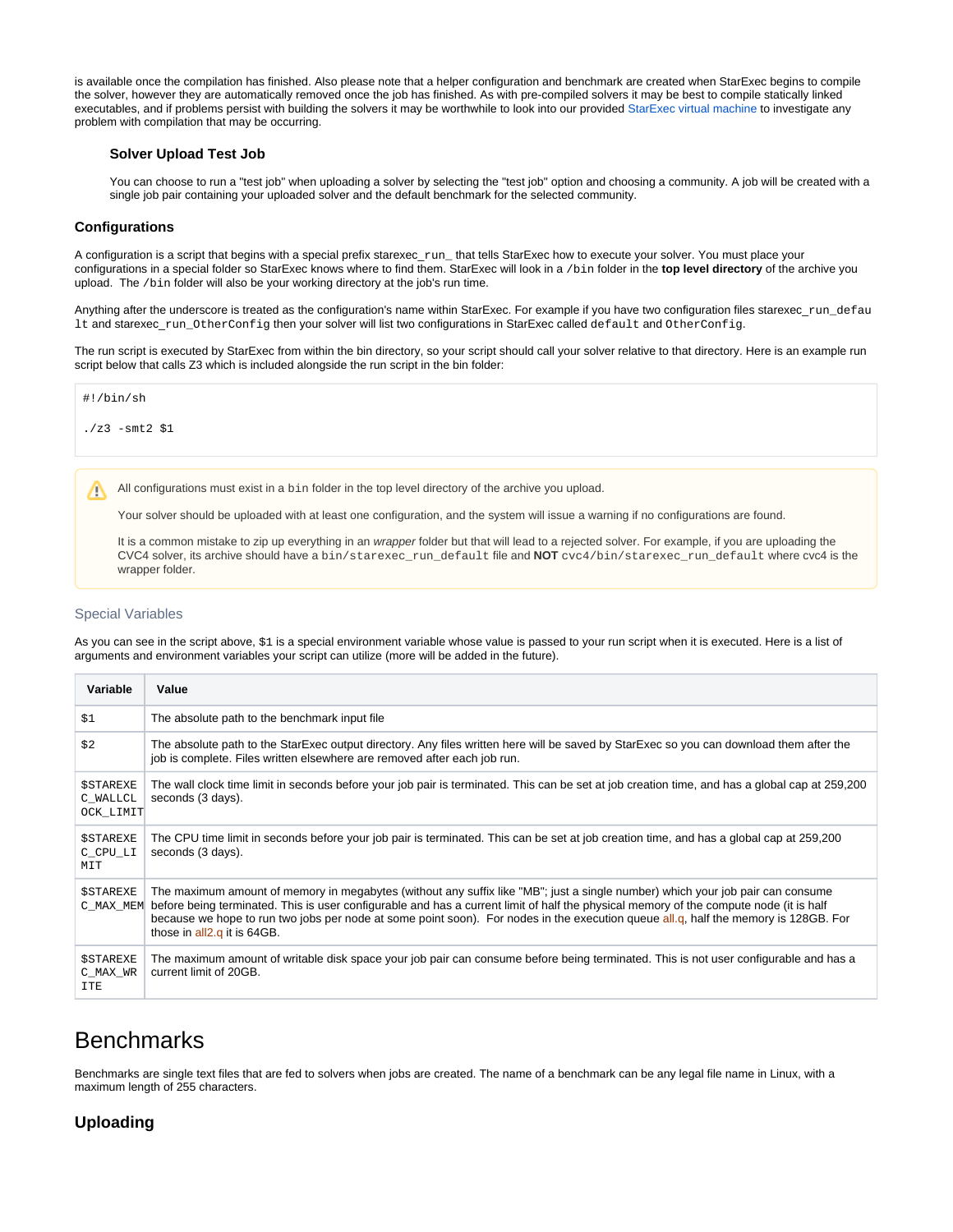You can upload benchmarks by navigating to your destination space, the space you wish to upload benchmarks to. In the action bar in the space explorer, select upload benchmarks. Fill out the benchmark upload form to complete the upload. The form contains the following fields.

**benchmarks**:

Select the file to upload from your local machine. Like solvers, benchmarks must be uploaded as a .zip, .tar or .tar.gz archive file. The archive can contain multiple files and directories. Every file contained in the archive will be treated as a benchmark. Please remove any readme files or metadata files before uploading your benchmarks to StarExec or they will be added to StarExec as a benchmark.

**upload source**

You can chose to upload either a local archive or one on the web. In the second case you must provide the archive's URL. **upload method**

As mentioned previously, your archive may contain directories in addition to files. StarExec has two methods of dealing with directories.

• Convert directory structure to space structure For every directory (and subdirectory) in your archive, StarExec will create a space whose name is the directory's name. It will then place all files within that directory into that space as benchmarks. Any files that are in the top level directory of the archive are placed into your chosen destination space.

• Place all benchmarks in space

This method ignores directories and recursively finds all files within the archive and adds them into the selected destination space. This option essentially flattens your archive.

**default (permissions**)

If you selected the convert file structure to space structure option, you will need to set the default permissions for all spaces that are created as a result of the benchmark upload (see default permission for spaces above for more details).

**benchmark type**

This is the type of benchmark you are uploading. The benchmark will be validated by the benchmark processor created by a community leader for that type. See Benchmark types below for more details.

**downloadable**

Select yes to allow other users who can see your benchmarks to download the benchmarks you are uploading (or otherwise see their contents). Otherwise, select no.

**dependencies**

Select yes if this set of benchmarks might be dependent on a previously uploaded set of benchmarks --- such as a set of axioms.

**dependency root space** 

This is the space containing the benchmarks that yours dependent on. These benchmarks must be in the space tree rooted at this space. The paths that reference benchmarks in this tree must begin with this space or a direct child of it.

**first directory in path corresponds to dependent bench space**

If you have chosen a space called Axioms as your dependency root space and the references to this space are of the form include ('Axioms /Axiom1.txt') or include('Axioms/SETTHEORY/Choice.ax'), then click yes. In contrast, if you have include statements like include ('SETTHEORY/Choice.ax') and include('Geometry/ParallelP.ax') then choose no. In the latter case, Geometry and SETTHEORY must be subspaces of the dependency root space you selected.

After the archive is uploaded, you will be taken to an upload status page that will update you on the progress of processing your upload and inform you if any benchmarks fail validation.

## <span id="page-5-0"></span>**Benchmark Types**

Benchmark types are a mechanism for classifying benchmarks. A benchmark type consists of a unique name and an associated benchmark processor. This processor takes in a benchmark name as its sole command-line argument, and produces output in a StarExec defined format. The output includes an indication that the benchmark meets the requirements to be associated with the type, and it can also include any attributes about the benchmark to be stored in StarExec's database. This is useful if you wish to record additional information about benchmarks that StarExec does not directly support, such as benchmark difficulty, number of clauses, etc.

When you upload benchmarks to be classified with a given type, each benchmark is run through that type's benchmark processor.

Benchmark types are defined by community leaders and are global across all communities in StarExec. For example, if a SAT community leader creates a benchmark type, users of the SMT and TPTP community can see that type and specify their own benchmarks of that type.

### <span id="page-5-1"></span>**Creating new benchmark types**

You must be a community leader to create new benchmark types.

- 1. From the top main menu, go to Spaces > Communities.
- 2. Select the community you are a leader of and want to create a new type for.
- 3. In the actions panel, select edit.
- 4. Expand benchmark types list.
- 5. Select + add new in the bottom right corner of the expanded list.
- 6. Enter a name and a brief description for the new type and upload its corresponding processor.

To edit an existing type, click on the type's row in the expanded type list.

#### <span id="page-5-2"></span>**Creating benchmark type processors**

As explained earlier, all processors are uploaded in archives which contain a top-level process executable. This may be a program or a script which can invoke other programs in the archive via relative path from the top-level directory of the archive. The benchmark processor is invoked with the name of the benchmark as its sole command-line argument, and it should produce output on stdout in the format described next.

#### <span id="page-5-3"></span>Output Format

Benchmark processors must conform to a simple standard: they must take in a benchmark file and produce to st dout key-value pairs for any attributes about the benchmark that they want StarExec to save.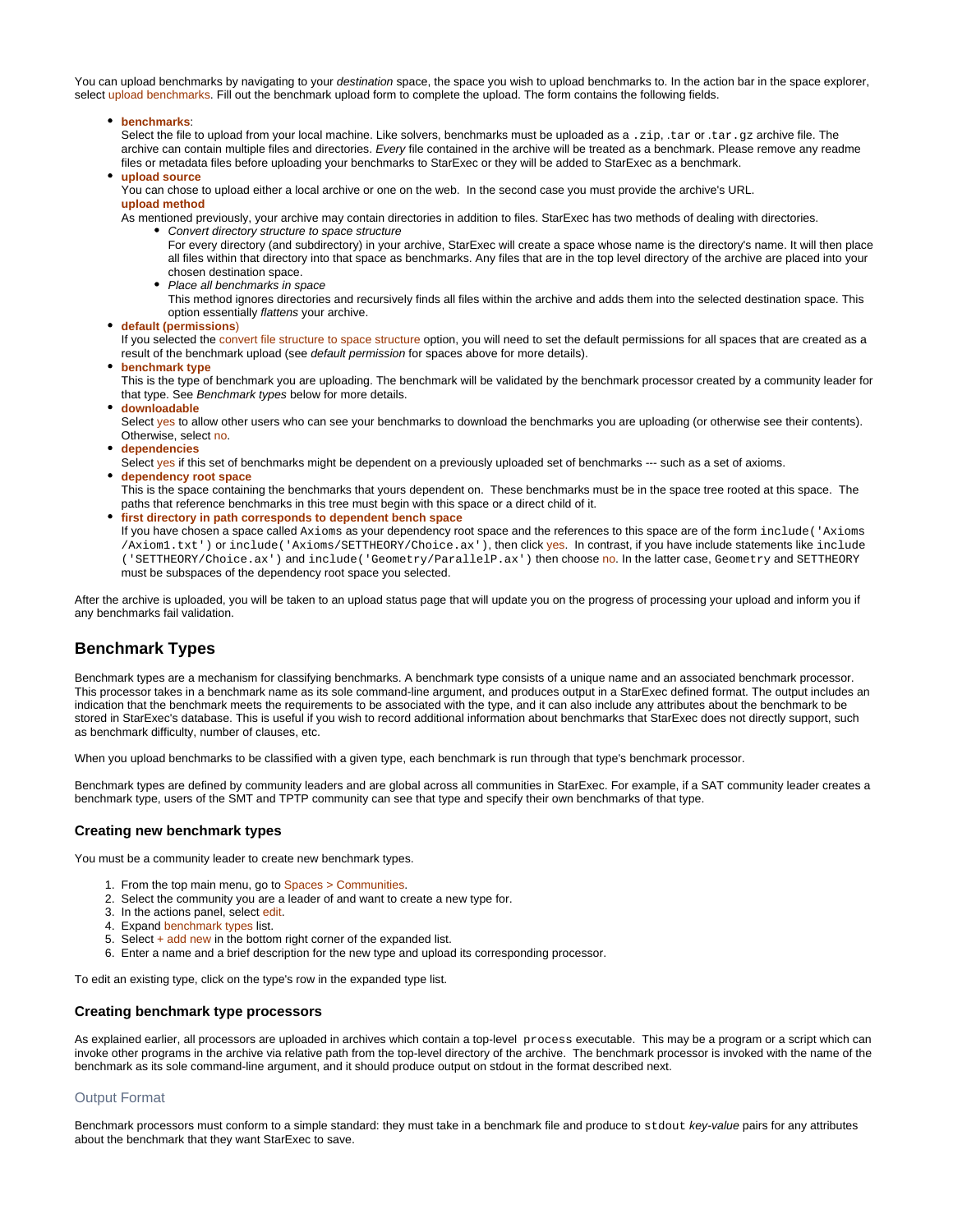These attributes must be written in the Java **.properties** format where attributes are separated by newline characters and an attribute's key is separated from its value by an equal sign (=), a colon (:) or a space. The . properties format is quite general, allowing for instance keys with spaces or multi-line values. You can read more about the . properties format here.

Here is an example, of a possible output from a benchmark processor in the required format, with different key-value separators:

#### **Valid Example Output**

set-logic=LRA status = sat library-version 2.0 difficulty:4

For each line the key is the text on the left hand side of the separator sign  $(=, :, \text{and/or space})$  and the value is the text on the right. All keys and values are currently treated as strings. There are plans in the future to allow users to query for benchmarks based on these attributes. These plans include casting an attribute to a numeric type to make certain queries possible such as "give me all benchmarks with difficulty greater than 3" but for the sake of producing attributes, all keys and all values are treated as strings.

Keys and values are limited to 128 characters each. The character set is [ISO-8859-1,](http://en.wikipedia.org/wiki/ISO/IEC_8859-1) also known as Latin-1.

#### <span id="page-6-0"></span>Validation

Benchmark processors must also produce a special attribute to let StarExec know if the processed benchmark it is a valid benchmark or not. Your processor can do any sort of validation it wants, but it must include the pre-defined starexec-valid key in stdout with a true or false value.

This attribute indicates that the benchmark passes validation:

starexec-valid = true

This attribute indicates that the benchmark fails validation:

starexec-valid = false

If the attribute is missing StarExec will treat it by default as having the value false.

If a benchmark is classified as valid, the benchmark will be kept and associated with the processor's type. Moreover, all its attributes except for starexecvalid will be stored in an internal database and associated with the benchmark. Otherwise, when a benchmark fails validation (starexec-valid = false), the entire output from the benchmark processor is saved for that benchmark. A link to that output then appears on the benchmark upload page for each benchmark that failed validation.

Another reserved key is starexec-expected-result. This is the value that a solver is expected to return as starexec-result when its job pair is processed (see post processors below).

#### **Dependencies**

If a benchmark of a given type has dependencies on other benchmarks (of the same type), its benchmark processor must inform StarExec. This is also done through a system of reserved keywords. The first is to indicate the number of dependencies.

Example:

starexec-dependencies = 2

All the dependencies must be listed and using a key of the form  $\text{stَ}$ rexec-dependency-n where n is a number from 1 to the number of dependencies stated by starexec-dependencies. The value of the attribute is the dependency path, the local path that the solver is expecting on the execution node. This path, in Posix format, corresponds to the subspace hierarchy that contains the benchmark depended upon.

#### Example:

```
starexec-dependency-1 = Axioms/AGT001+0.ax
starexec-dependency-2 = Axioms/AGT001+1.ax
```
## <span id="page-6-1"></span>Example processor

The following script is a working benchmark processor for benchmarks in the SMT-LIB 2 format. It performs a basic validation by checking that the benchmark has a set-logic. A more realistic processor would also run syntax and type checks and perhaps also verify that it does belong to the specify logic. The script also produces a set of attributes from the benchmark, including meta-data provided in the "set-info" commands in the benchmark.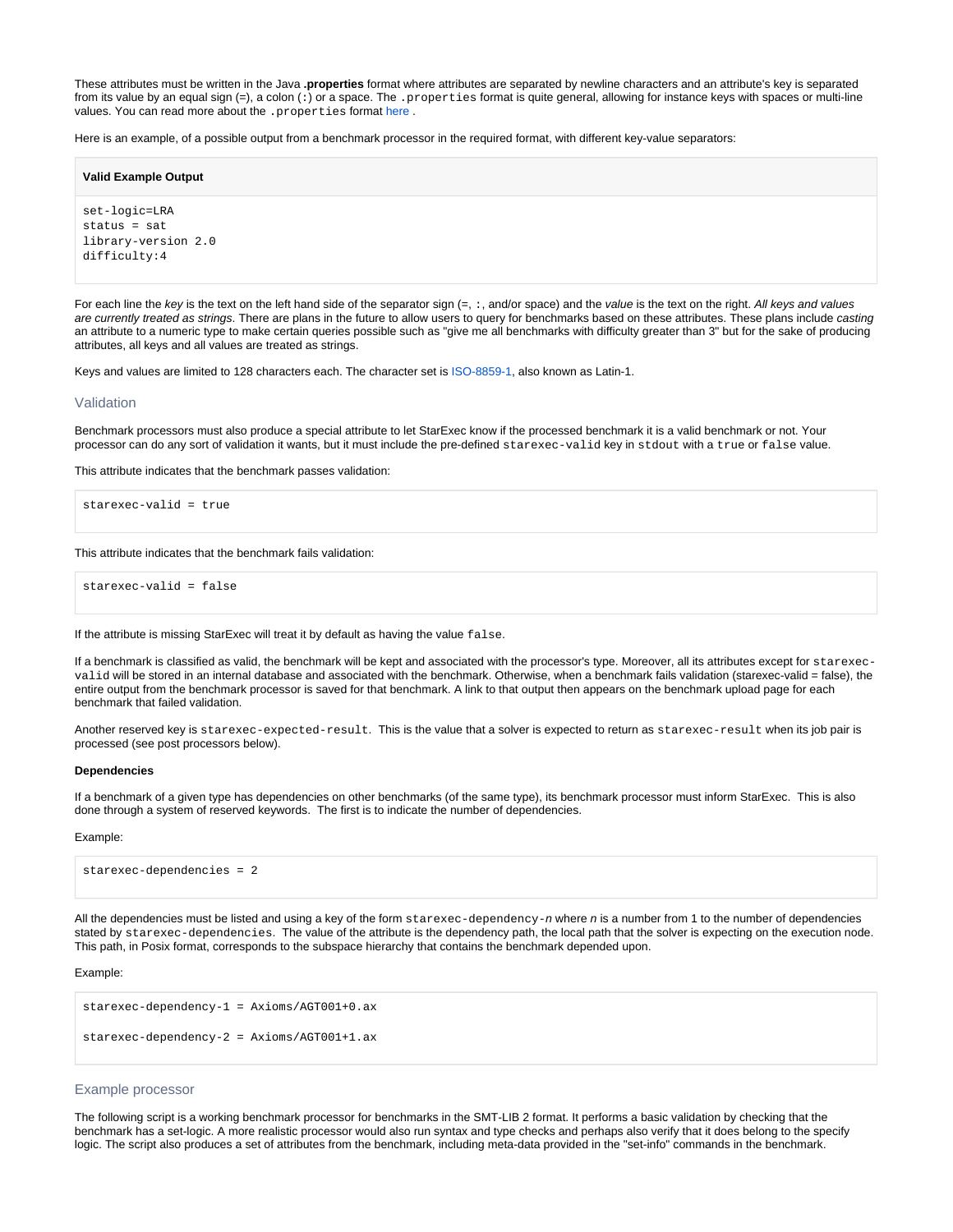#### **Example smt2 Benchmark Processor**

```
#!/bin/bash
# AUTHOR: Tyler Jensen
# DESCRIPTION: An example benchmark processor for .smt2 benchmarks
# arg1 = the absolute path to the benchmark file
# First extract the logic family of the benchmark
LOGIC=`grep set-logic $1 | sed -e "s/(set-logic //" -e 's/[(|)]//g'`
# Here we perform basic validation: this benchmark must belong to a logic family
if [ "$LOGIC" == "" ]; then
     # The special starexec validation property
    echo "starexec-valid=false"
     exit 0
else
     # The special starexec validation property
     echo "starexec-valid=true"
fi
# Here we output the rest of the properties we wish to capture
# We want to capture the logic
echo "set-logic=$LOGIC"
# Here we process the rest of the benchmark metadata. The command below
# formats the metadata by removing invalid characters and transforming
# it into a nice key=value mapping
grep set-info $1 | sed -e "/source/d" -e "s/(set-info ://" -e "s/ /=/" -e "s/)//" -e "s/[^A-Za-z0-9_\.=-]//g"
```
The script above takes in the following benchmark (which has been truncated for the purpose of this example) and produces the output below:

#### **Example Input**

```
(set-logic QF_LRA)
(set-info :source 
 |SAL benchmark suite. Created at SRI by Bruno Dutertre, John Rushby, Maria
  Sorea, and Leonardo de Moura.
  This benchmark was automatically translated into SMT-LIB format from
  CVC format using CVC Lite.
  |
)
(set-info :smt-lib-version 2.0)
(set-info :category "industrial")
(set-info :status unsat)
(assert ...)
(check-sat)
(exit)
```
### **Example Output**

```
starexec-valid=true
set-logic=QF_LRA
smt-lib-version=2.0
category=industrial
status=unsat
```
# <span id="page-7-0"></span>Uploading and Downloading XML Representations

You may find that you wish to run jobs on specific selections of benchmarks from across a wide array of spaces in your community. While you can manually drag and drop benchmarks to a new space hierarchy that you create, that process could be tedious and time-consuming. The recommended method is to create a new space hierarchy from preexisting benchmarks. You may download an XML representation of a space hierarchy that will include,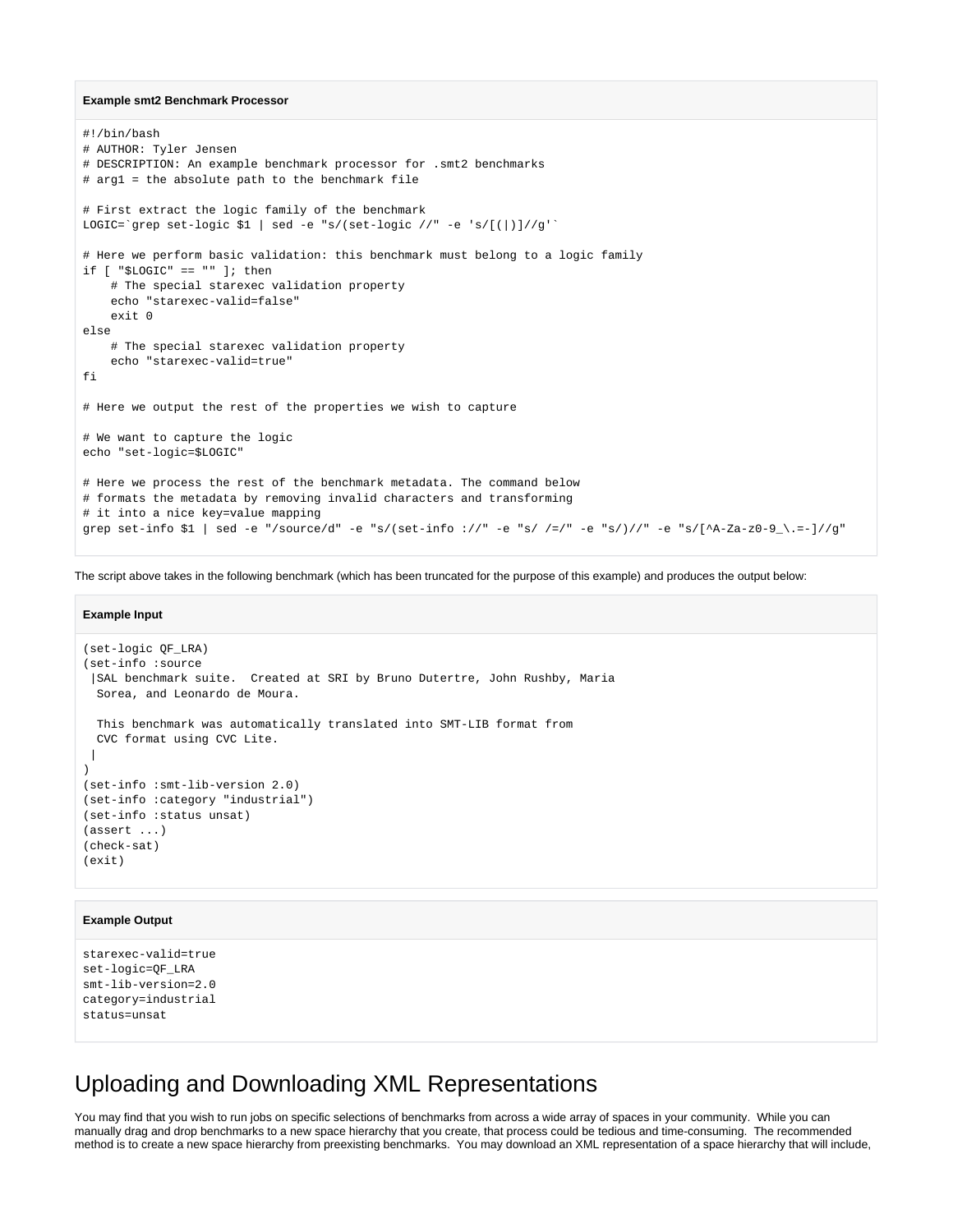among other information, all the solver and benchmark ID's and the XML schema used to validate any uploads. If you then upload a trimmed and rearranged XML representation of a new space, StarExec will create the new space putting the preexisting benchmarks and solvers in the proper place. Note that on upload, StarExec uses the benchmark and solver IDs, but uses the space names to create new spaces. When this is done, you can now quickly run jobs on your new space hierarchy.

To see the format for the space XML files, you can consult the [schema](https://www.starexec.org/starexec/public/batchSpaceSchema.xsd), or just download the space XML for a sample space and look through it. Note that on upload, XML attributes such as sticky-leaders and inherit-users that you set in the XML will be applied to the newly created space(s).

The format for the uploaded archive should be a .zip file containing only the .xml file (not a directory structure or other files).

## <span id="page-8-0"></span>**Benchmark Updates in XML**

You may also update benchmarks by uploading XML representations that contain Update elements inside of them. You can look at the [schema](https://www.starexec.org/starexec/public/batchSpaceSchema.xsd) to see how Updates are represented in XML. If no name is given in the XML the name will default to the original benchmark name. You can upload update processors on the edit community page. You can also get the ID of the benchmark processors and update processors needed for the XML representation by simply viewing them on this page. The update processor itself should take in two file arguments. The first file is the text needed for the update processor from the XML Text element. The second file will be the benchmark that is being updated. The update processor must produce a file named output which should contain the new updated benchmark. An example update processor that simply concatenates the text given in the XML to the benchmark to be updated is given below:

```
Update Processor
```

```
#!/bin/bash
cat $1 $2 > output
```
# <span id="page-8-1"></span>Jobs

A job is a collection of solver-configuration benchmark pairs that are grouped together as a named entity. Jobs are created within a space and will belong to that space. Jobs can be created by selecting options within the web interface, or by uploading an XML file describing the job.

## <span id="page-8-2"></span>**Running a Job from the Web Interface**

To run a job, you must have the add job permission in the space where you wish to create the job.

- 1. Navigate to the space where you wish to create the job.
- 2. In the actions bar select create job.
- 3. You can select a settings profile which fills in many of the following options. New settings profiles can be created by going to your own profile (under the Account menu), and selecting the edit action on the profile page.
- 4. Enter the job's name if desired (a default timestamped name is provided).
- 5. Enter a description of the job.
- 6. Select pre- and post processors for the job (pre-processor is likely optional, but there should be a default processor for your community).
- 7. Select a queue on which to run your job. all.q is the default, and unless some nodes are reserved, it will have 160 available compute nodes; all2. q has 32 nodes.
- 8. Enter the wall clock and cpu timeouts (for each job pair) in seconds, and the max memory in gigabytes. There are additional limits imposed on these values per queue (for the timeouts), and of course, the physical limits of the nodes. Since two jobs are run per node, one on each of the two quad-core processors, you are limited to half the physical memory. The total memory on the nodes in all2.q is 128GB, and on those in all.q is 256GB.
- 9. Select the desired worker queue.
- You need to select which queue the job will be submitted to. A queue is a collection of compute nodes (aka execution hosts). You can see the current state of the cluster by going to Cluster > Status. The default queues  $all.q$  and  $all.q$  will submit your job to whichever node is available across the entire set of nodes of the first or second type, respectively.
- 10. You can indicate depth-first or round-robin creation of the job. In the first case, job pairs will be created for execution by depth-first traversal of the space hierarchy (if the later steps of creating the job will include job pairs across different spaces of the space hierarchy rooted at the current space), or by selecting a pair from each space encountered in a traversal of the hierarchy before selecting another pair from the same space.
- 11. You can also indicate whether you want to create the job paused (so it will not be running, and you must explicitly resume it from the page for the job to start it running), and any pre-processor seed (if your community has a pre-processor like a benchmark scrambler that wants a
- pseudorandom seed). You can also indicate if you want the output from your solver timestamped or not.
- 12. Click next.
- 13. Choose your desired method to run the job. A simple selection is to run and keep the hierarchy structure where each solver in every subspace is run on every benchmark in its space. If you select this, the job is immediately submitted. The following options apply only if you choose to select your solvers and benchmarks.
- 14. The next step is to choose your method of benchmark selection. You can run your solvers on all benchmarks in your space, all in your hierarchy, or choose a selection of benchmarks from your space.
- 15. Select desired solvers and configurations from the space in which your job was created. Select a solver by clicking its row. A selected solver will show an orange highlight. For each selected solver you should also select the configurations you want to use for that solver. You may also select all solver/configurations or all solvers with default configurations using only one click.
- 16. Click next or submit depending on how you decided to select benchmarks.
- 17. If you choose to run only select benchmarks, select the desired benchmarks you wish to include in the job by clicking on their rows.
- 18. Click submit. If the submission is successful, you will be redirected to the space explorer where you can view your job.

<span id="page-8-3"></span>When you submit your job, it is expanded into solver-benchmark pairs which are individual execution units. These pairs are determined by pairing each selected solver with each selected benchmark. For instance, if you select 3 solvers and 4 benchmarks, your job will contain 12 job pairs.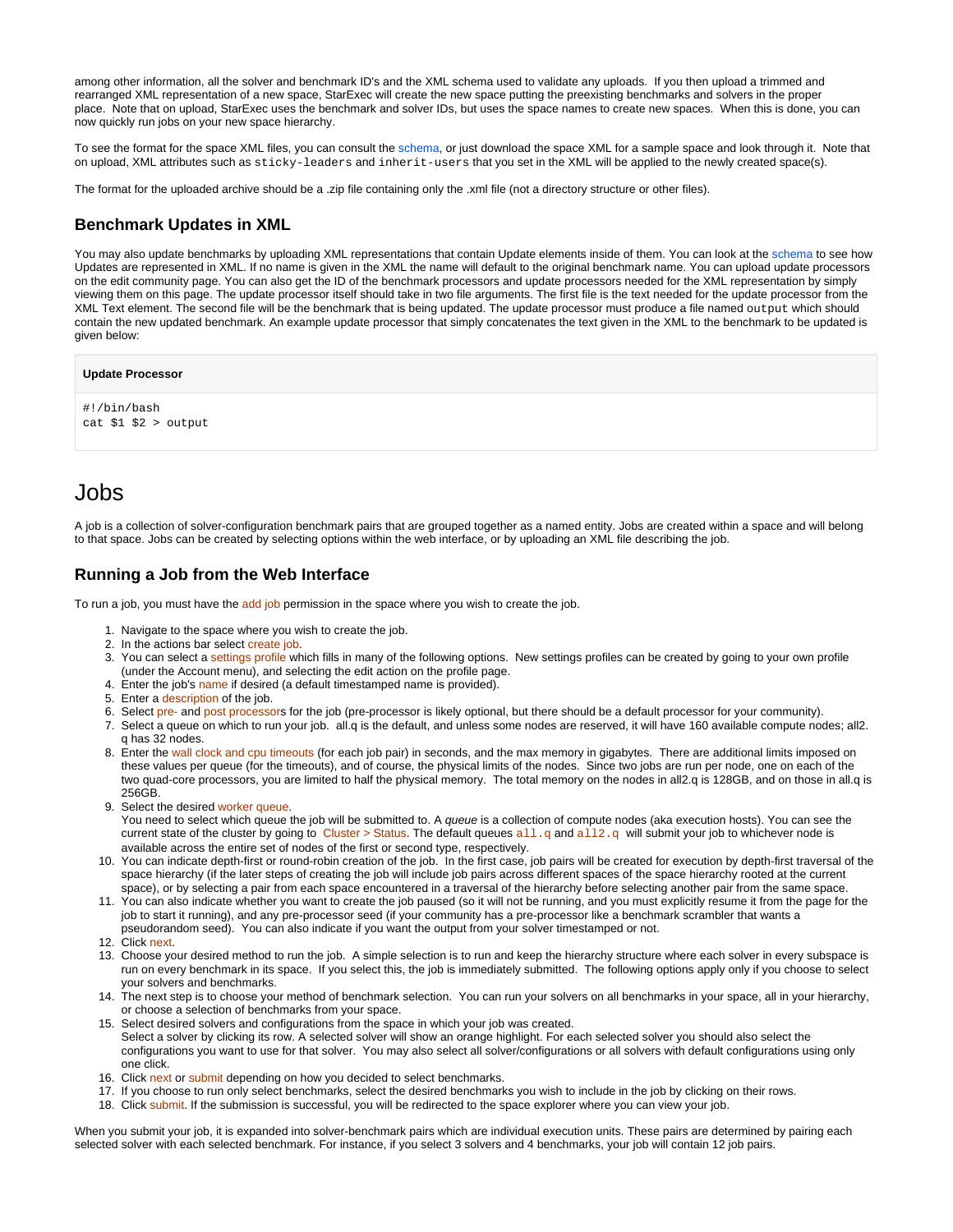# **Creating a Job by Uploading XML**

There is a button in the space explorer list of actions to upload job XML. The schema for job XML is [here](https://www.starexec.org/starexec/public/batchJobSchema.xsd) (see also the section on solver pipelines below). Note that you must upload a compressed .xml file on the page for uploading job XML, not an archive containing a .xml file. A good way to get started with job XML is to create a small test job with the web interface, and then download the job XML for that job. There is a button to do this in the actions section of the job explorer page. Sample job XML is also provided from the page for uploading job XML.

## <span id="page-9-0"></span>**Job Pair Execution**

Solvers will receive at minimum two arguments during the execution of any job pair. First, the solver will receive the path to the job pair's benchmark. Second, the solver will receive the path to an empty directory into which the solver can save any desired output. This directory will already exist at the time of execution, and any files saved into it will be stored on Starexec and can be downloaded along with the rest of pair's output. Finally, when solver pipelines are used, a third argument will be present that contains the path to the additional output directory used by the previous stage. This directory will be empty for the first stage. Additional arguments may also be present when using solver pipelines if additional dependencies are defined.

# <span id="page-9-1"></span>**Gathering Results**

Viewing the results of a job begins in the space explorer.

- 1. Navigate to your job's space.
- 2. Expand the jobs list.
- Here you will see all jobs within the space as well as a brief overview of the state of each job.
- 3. Click the desired job's name to get more details.
- The job details page will show general information about the job as well as a listing of all of it pairs.
- 4. To get more details about a pair, click on the pair's row.

The pair details page shows the most information about a job pair. If an attribute or statistic is unclear, hover your mouse over it to get a tool tip description.

If the job pair was run successfully, you will have the option to view its output. Click the output list to have the job pair's combined stdout/stderr contents displayed in the browser. This preview shows at most 100 lines of output. To get the full output, select the popout button. You can also download individual outputs from job pairs or all of the outputs from the original job's page. Downloading output is the only way to see output that was saved in a file separate from stdout.

You will also have the option to view the job's log within the browser. This log includes all actions that took place internally in StarExec during the various stages of the job execution pipeline. This log will be useful for debugging if you are not sure why your job failed. Select the job log list to view the pair's log.

- 5. You can download an entire job details page for use offline. To do so go to the job details page (see "Job details" above) and in the actions list click "download job page". After the download is completed unzip the archive and navigate to the new directory that was created. Open the job. html file with your favorite web browser.
- 6. If you own a job you can generate a link to that job that is accessible to those who do not have a StarExec account. On the job details page go to the "actions" section at the bottom of the page and click the "get anonymous link" button. There are three options for the type of page you can link two. The first option, "everything", allows you to anonymize the names of benchmarks, solvers, job spaces, the name of the job, etc. The second option, "everything except benchmarks", allows you to anonymize everything except for benchmark names. These two options are intended to be used for double blind studies so that the running times of solvers on benchmarks can be displayed without revealing the name of the solver. If you own the job a "solver name key" button will appear at the top of the anonymous page. This will allow you to see a mapping of solver names to their corresponding anonymized names.

The third option "nothing" allows you to create a link that will link to your job page without any primitive names anonymized.

# <span id="page-9-2"></span>**Adding/Deleting Job Pairs By Configuration**

To add or delete job pairs by configuration, the job must be finished running or paused. To add additional job pairs or delete them go to the job's detail page accessed by clicking on the job name in the space explorer. Scroll down to "actions" and click the "add/delete job pairs" button. To delete all job pairs containing a configuration unselect the configuration and submit. When adding job pairs you have two options. You can add a new configuration that will be paired with all benchmarks that are paired with the solver's configuration in the job by selecting the "paired with solver" option. You can also pair the solver/configuration with every benchmark in the job by selecting the "all" option. If the solver is not already in the job you will only have the option to pair its configurations with all benchmarks in the job.

## <span id="page-9-3"></span>**Pre-Processors**

Pre-processors are a mechanism for modifying benchmarks right before they are submitted to solvers, during job execution. An example would be a benchmark scrambler. These processors take the name of the benchmark as the sole command-line argument, and are expected to emit the updated benchmark on stdout.

Pre-processors are defined by community leaders and are global across all communities in StarExec. For example, if a SAT community leader creates a pre-processor, users of SMT and TPTP can see and use the processor when creating new jobs.

## <span id="page-9-4"></span>**Creating new pre-processors**

You must be a community leader to create new pre-processors.

- 1. From the top main menu, go to Spaces > Communities.
- 2. Select the community you are a leader of and want to create a new pre-processor for.
- 3. In the actions panel, select edit.
- 4. Select + add new in the pre-processor list.

<span id="page-9-5"></span>To edit an existing pre-processor, click on the processor's row in the processor list from the directions above.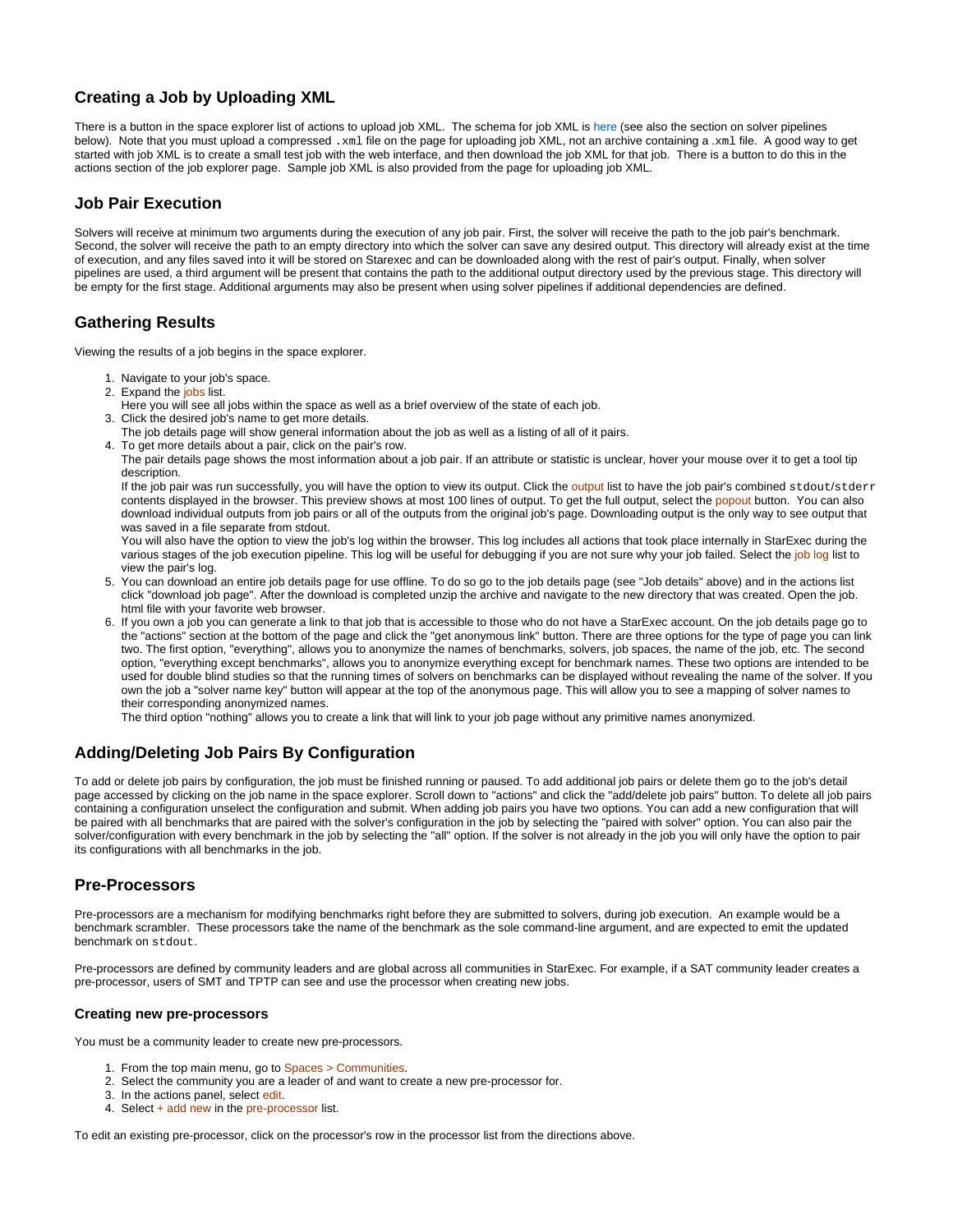## **Post-Processors**

Post-processors are a mechanism for retrieving additional information ("attributes") from a job pair's output. The process program will be run with three command-line arguments: the name of a file containing a job pair's combined stdout/stderr, the path to the benchmark, and the path to the directory for any additional output files. They are then expected to produce textual output in a StarExec-defined format. When the job completes, StarExec scans the postprocessors output and adds attributes for the job pair run to its database. This is useful if you wish to extract and collect additional information about a job pair run that is community-dependent. Any additional output files which the postprocessor write to the output files directory (third command-line argument) will also be copied back to StarExec and saved with the data from the job pair.

Post-processors are defined by community leaders and are global across all communities in StarExec. For example, if a SAT community leader creates a post-processor, users of SMT and TPTP can see and use the processor when creating new jobs.

#### <span id="page-10-0"></span>**Creating new post-processors**

You must be a community leader to create new post-processors.

- 1. From the top main menu, go to Spaces > Communities.
- 2. Select the community you are a leader of and want to create a new pre-processor for.
- 3. In the actions panel, select edit .
- 4. Select + add new in the post-processor list.

To edit an existing post-processor, click on the processor's row in the field set from the directions above.

### <span id="page-10-1"></span>**Creating post-processor scripts**

Post-processors are uploaded in archives as described at the top of this document: there is a top-level "process" program in the "." directory of the archive, which may invoke other programs via relative path.

#### <span id="page-10-2"></span>Output Format

Post-processors follow the same output format as benchmark processors: they must take in a solver's standard output (which is the first argument \$1 to the processor) and the path to the benchmark (this is the second argument \$2) and produce key=value pairs on each line into std out.

For example, a post-processor must output all attributes about a job pair run that it wants StarExec to save in this format:

**Valid Example Output** Active\_clauses=128 Backtracking\_splits=6 Binary\_resolution=87 Final active clauses=126 Final\_passive\_clauses=443

Each attribute has a key on the left hand side of the equal side and a value on the right hand side. **All attributes are treated as strings**. There are plans in the future to be able to query for job results based on these attributes. These plans include "casting" an attribute to a numeric type to make certain queries possible such as "give me all jobs with at least 128 active clauses" but for the sake of producing attributes, all keys and all values are treated as strings.

If a pre-processor has been run on the benchmark, the processed version of the benchmark will be passed to the post-processor via the \$2 argument rather than the unprocessed, original version of the benchmark.

Starexec fully supports the Java .properties format for processor output if you wish to produce more complicated attributes such as keys-values with spaces or multi-line values. You can read more about the . properties format [here .](http://en.wikipedia.org/wiki/.properties) Keys and values are limited to 128 characters each.

#### <span id="page-10-3"></span>**Reserved Key Word**

A post processor may wish to identify one portion of the job output as the primary result. To do this, we reserve the special key word starexec-result s o a post processor might produce the following on a job pair's output:

starexec-result=unsat

Whatever value a job pair has for starexec-result appears in the results column of the job pairs table when you view the job within StarExec.

#### <span id="page-10-4"></span>Example processor

The following script is a working TPTP post processor that is used with the Vampire solver. It extracts job attributes from Vampire's output.

**Example TPTP Post-Processor**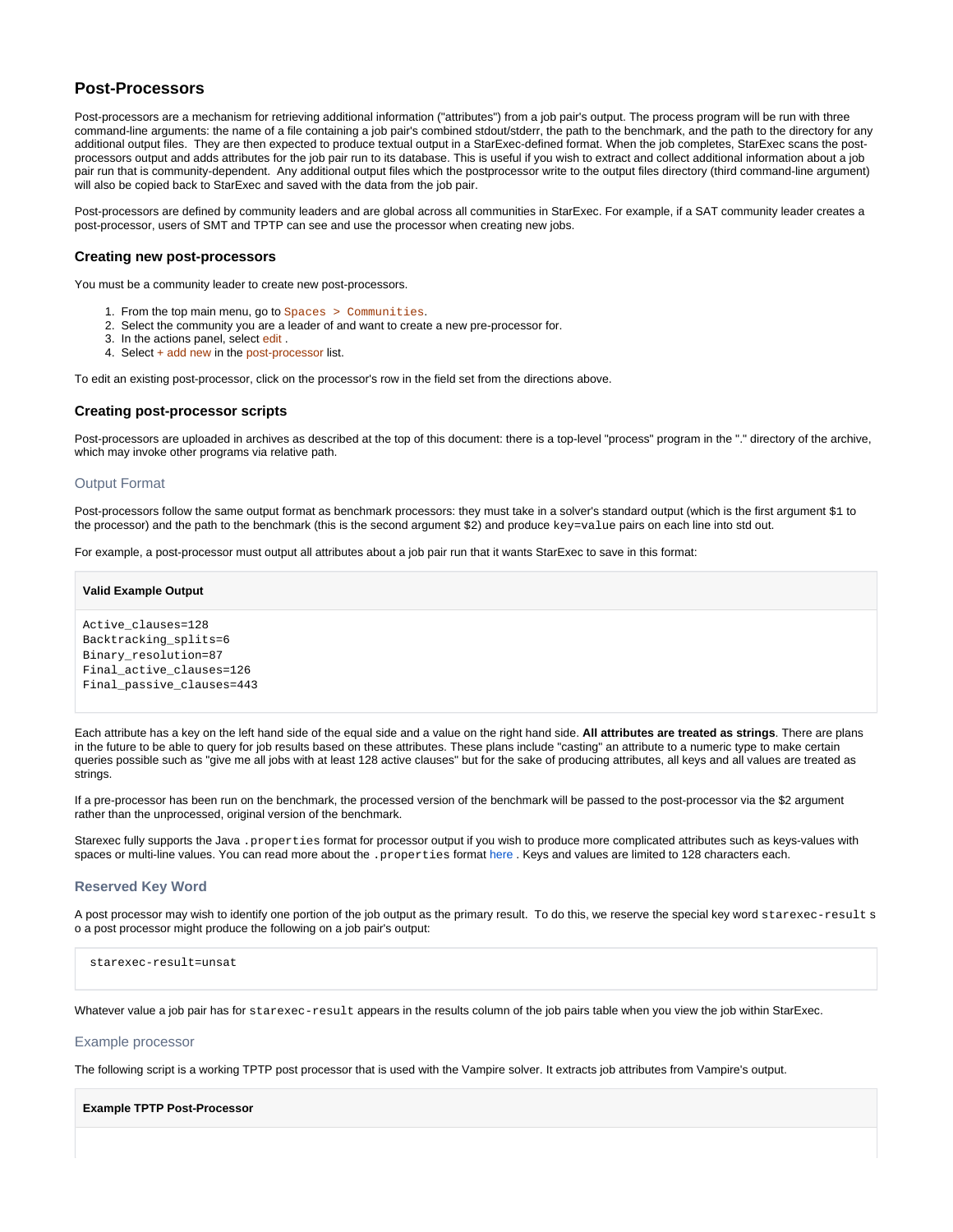```
#!/bin/bash
# AUTHOR: Tyler Jensen
# arg1 = the absolute path to the solvers output
# Extract all lines that are key: value and format them into nice key=value pairs
grep '^[^%]\+:[A-Za-z0-9 ]\+$' $1 | sed -e 's/: /=/g' -e 's/ /_/g'
```
The script above takes in the following Vampire output (which has been truncated for the purpose of this example) and produces the output below:

#### **Example Input**

```
% remaining time: 599 next slice time: 8
dis+1_2:1_drc=off:ep=on:fde=none:gsp=input_only:lcm=predicate:nwc=1.7:ptb=off:ssec=off:sio=off:spl=backtracking:
sp=reverse_arity:updr=off_5 on ALG436-1
% SZS status Unsatisfiable for ALG436-1
% SZS output start Proof for ALG436-1
... PROOF...
 ------------------------------
Version: Vampire 0.6 (revision 903)
Termination reason: Refutation
Active clauses: 128
Passive clauses: 577
Generated clauses: 596
Final active clauses: 126
Final passive clauses: 443
Input clauses: 481
Initial clauses: 483
Fw subsumption resolutions: 6
Forward subsumptions: 5
Binary resolution: 87
Backtracking splits: 6
Backtracking splits refuted: 5
Backtracking splits refuted at zero level: 3
Memory used: 383KB
Time elapsed: 0.003 s
------------------------------
% Success in time 0.007 s
```
#### **Example Output**

```
Termination_reason=Refutation
Active_clauses=128
Passive_clauses=577
Generated_clauses=596
Final_active_clauses=126
Final_passive_clauses=443
Input_clauses=481
Initial_clauses=483
Fw_subsumption_resolutions=6
Forward_subsumptions=5
Binary_resolution=87
Backtracking_splits=6
Backtracking_splits_refuted=5
Backtracking_splits_refuted_at_zero_level=3
Memory_used=383KB
```
# <span id="page-11-0"></span>**Solver Pipelines**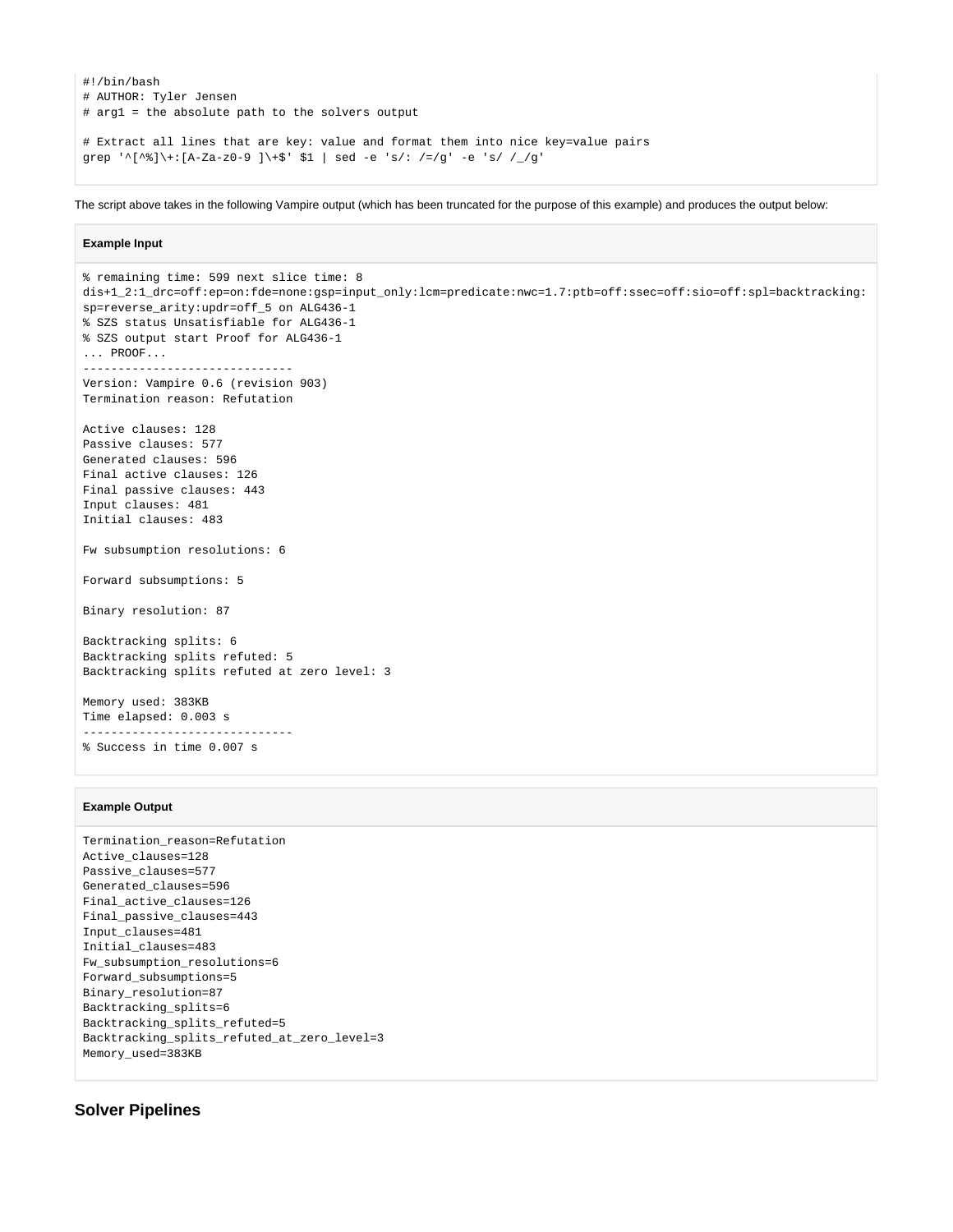Usually, each job pair in a job consists of a single solver configuration that executes on a single benchmark. However, it is also possible to define an ordered sequence of solver configurations that will execute one after the other in a job pair. Such a sequence is called a "solver pipeline," and each individual solver configuration that makes up the pipeline is called a "stage."

When a job pair uses a solver pipeline, there is the following control flow. The first stage in the pipeline receives the job pair's benchmark as input, exactly as any other job pair. From then on, each stage receives the stdout of the previous stage as input. Moreover, as a third argument, each stage will receive a directory containing all the previous stage's additional output (see the description of job pair execution to read a description of utilizing output files beyond stdout). In this way, solvers can be chained together. Each stage may have its own preprocessor and postprocessor, and each stage will have its output and run statistics saved individually.

When using solver pipelines, job results will be displayed by stage number. The stage number of a stage is simply the 1 indexed number indicating the order of the stage. So, the first stage has a stage number of 1, the second of 2, and so on.

## <span id="page-12-0"></span>**Creating a Pipeline**

Currently, solver pipeline functionality is supported only through creating job XML documents. Solver pipelines are defined at the same time as a job XML is uploaded to create a new job, and pairs in the new job may reference any declared pipelines.

Pipelines must be defined with a name attribute, which is referred to when creating job pairs. Pipelines consist of an ordered list of PipelineStage elements, where each PipelineStage defines a configuration to use. Exactly one PipelineStage per pipeline must be the "primary" stage; this is the stage that is used when determining the file path to place pair results at, among other things. The attribute "primary" defines the primary stage, and creating a pipeline with no primary stage or multiple primary stages will result in an error.

A pipeline may also contain noops. Noops are not executed and will not affect how the pipeline runs in any way, but they are useful for synchronizing stage numbers across different pipelines. Job pair results will be displayed by stage number in the job details page, so if you want results to be displayed together across multiple pipelines, then you may use noops to ensure that stage numbers match across different pipelines. Noops cannot be the primary stage.

Lastly, a pipeline may also define extra dependencies. Each dependency will be passed in as an extra argument in whatever order the dependencies are defined. There are two types of dependencies: dependencies on earlier stages and dependencies on other benchmarks.

Creating a dependency on an earlier stage means the output of that stage will be given. Note that because a stage will always receive the output of the stage immediately prior, stage dependencies may only be for stages at least 2 away. For example, stage 4 may have a dependency on stage 1 and 2, but not stage 3, 4, 5, and so on.

Benchmark dependencies work a bit differently. When specifying a benchmark dependency, you do not give a concrete benchmark (that is done at pair creation time). Instead, you specifying benchmark dependencies by input number. Input numbers go from 1 to n, where n is the total number of different benchmark inputs the pipeline expects. To help understand this, think of pipelines as functions that take n different parameters. Each stage is dependent on some of these parameters, and the values of the parameters are unique for each job pair that uses the pipeline.

An example job XML document that contains pipelines is shown below.

```
Example Job XML
<?xml version="1.0" encoding="UTF-8"?>
<tns:Jobs xmlns:tns="https://www.starexec.org/starexec/public/batchJobSchema.xsd" xmlns:xsi="http://www.w3.org
/2001/XMLSchema-instance" xsi:schemaLocation="https://www.starexec.org/starexec/public/batchJobSchema.xsd 
batchJobSchema.xsd">
<SolverPipeline name="firstline">
         <PipelineStage config-id="1">
         </PipelineStage>
         <noop/>
         <PipelineStage config-id="1">
         </PipelineStage>
         <PipelineStage config-id="3" primary="true">
             <StageDependency stage="1"/>
             <BenchmarkDependency input="1"/>
             <BenchmarkDependency input="2"/>
         </PipelineStage>
</SolverPipeline>
<SolverPipeline name="secondline">
         <PipelineStage config-id="1">
         </PipelineStage>
        <sub>1000p/></sub></sub>
         <PipelineStage config-id="2">
         </PipelineStage>
         <PipelineStage config-id="3" primary="true">
         </PipelineStage>
         <PipelineStage config-id="1">
         </PipelineStage>
</SolverPipeline>
```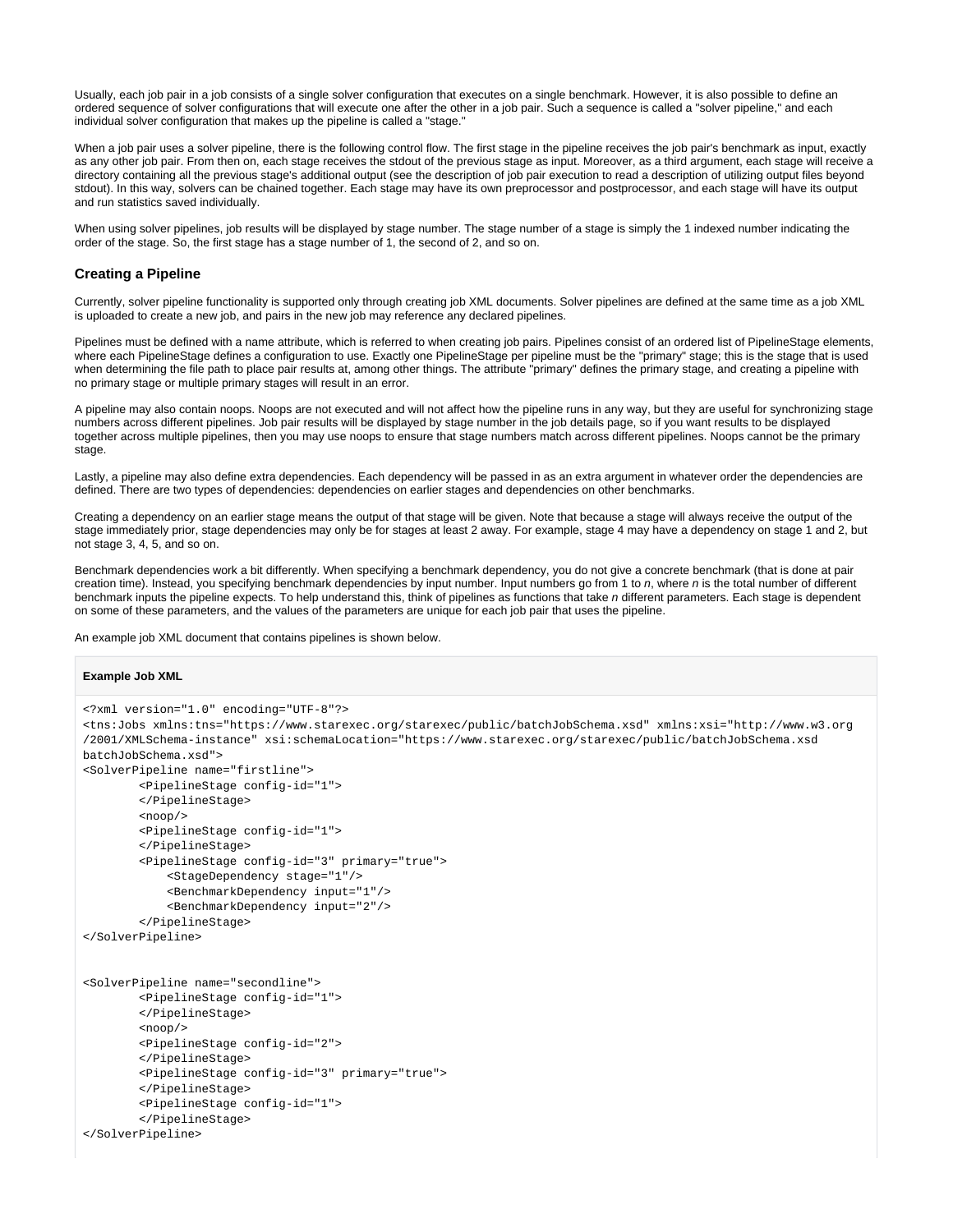```
<Job name="another test">
<JobAttributes>
<description value="just a test"/>
<queue-id value="1"/>
<cpu-timeout value="12"/>
<wallclock-timeout value="11"/>
<mem-limit value="2.0"/>
<postproc-id value="47"/>
<preproc-id value="48"/>
</JobAttributes>
<StageAttributes>
<stage-num value="1"/>
<cpu-timeout value="2000"/>
<wallclock-timeout value="5"/>
<mem-limit value="3"/>
<stdout-save value="Save"/>
<other-save value="NoSave"/>
</StageAttributes>
<StageAttributes>
<stage-num value="3"/>
<cpu-timeout value="1"/>
<wallclock-timeout value="1000"/>
<mem-limit value="7"/>
</StageAttributes>
<JobLine pipe-name="secondline" job-space-path="space/the/cvc" bench-id="11"/>
<JobLine pipe-name="secondline" job-space-path="space/the/cvc" bench-id="15"/>
<JobLine pipe-name="firstline" job-space-path="cvc" bench-id="13">
     <BenchmarkInput bench-id="12"/>
     <BenchmarkInput bench-id="11"/>
</JobLine>
\epsilon/Job>
</tns:Jobs>
```
### <span id="page-13-0"></span>**Setting Stage Attributes**

Just as a job can have global attributes like a CPU timeout, a wall clock timeout, and so on, a job may also have attributes that apply to a single stage number. Note that just as job attributes like timeouts apply across all solvers being used in the job, stage attributes apply across all pipelines. There are several attributes, but many are conceptually the same as job attributes. First, each stage number can have its own cpu timeout, wall clock timeout, and memory limit. The limits set for the overall job (in the JobAttributes tag) are treated as global limits on the execution of the pipeline, so the actual timeout enforced on a stage can depend on the runtime of previous stages. For example, say that the CPU timeout on a job is 10 seconds, and there is a pipeline with three stages, each with a CPU timeout of 5 seconds. If the first two stages of a particular job pair take 4 seconds each, then the third stage will time out after only 2 seconds, not 5.

Each stage may also have its own pre-processor and post processor, which behave exactly as they do for single-stage jobs. Note that if there is a StageAttributes tag for stage number 1, then any processors specified in the JobAttributes tag will be completely ignored. If there is no StageAttributes tag for stage 1, then the processors specified in the JobAttributes tag will be used for stage 1.

The remaining stage attributes are unique to solver pipelines. First, you can specify which components of your pair output you want to save permanently as results. This can be useful if, for example, you have a first stage which generates large inputs to your second stage where only the second stage output needs to be saved permanently. Using the 'stdout-save' tag, you may specify "Save", "NoSave", or "CreateBench." "Save" is the default, and it means your solver's stdout will be saved as usual. "NoSave" means that it will not be saved, and "CreateBench" is discussed below. You have the same set of options for any files your solver saves into the extra output directory as well.

The "CreateBench" option indicates that output should be saved both as job pair output and also as a new Starexec benchmark. In other words, the exact stdout (or extra files) that are created by your solver will become benchmarks and will be associated in a single space. If you enable saving pair output as benchmarks, you must use the "space-id" attribute. This specifies a space ID to use as root of a new space hierarchy that will contain your benchmarks. Under the space denoted by "space-id", a space hierarchy that mirrors the job space hierarchy of your job will be created, and benchmarks will be saved into this mirrored hierarchy with the same organization as the job pairs have in the job space hierarchy.

Second, there is the "bench-suffix" attribute. By default, all new job pairs created using the method above will have the same name as the input benchmark to the job pair that created the new benchmark. However, if you choose you may decide to give the new benchmarks a different suffix.

<span id="page-13-1"></span>The XML document above uses all of the described attributes.